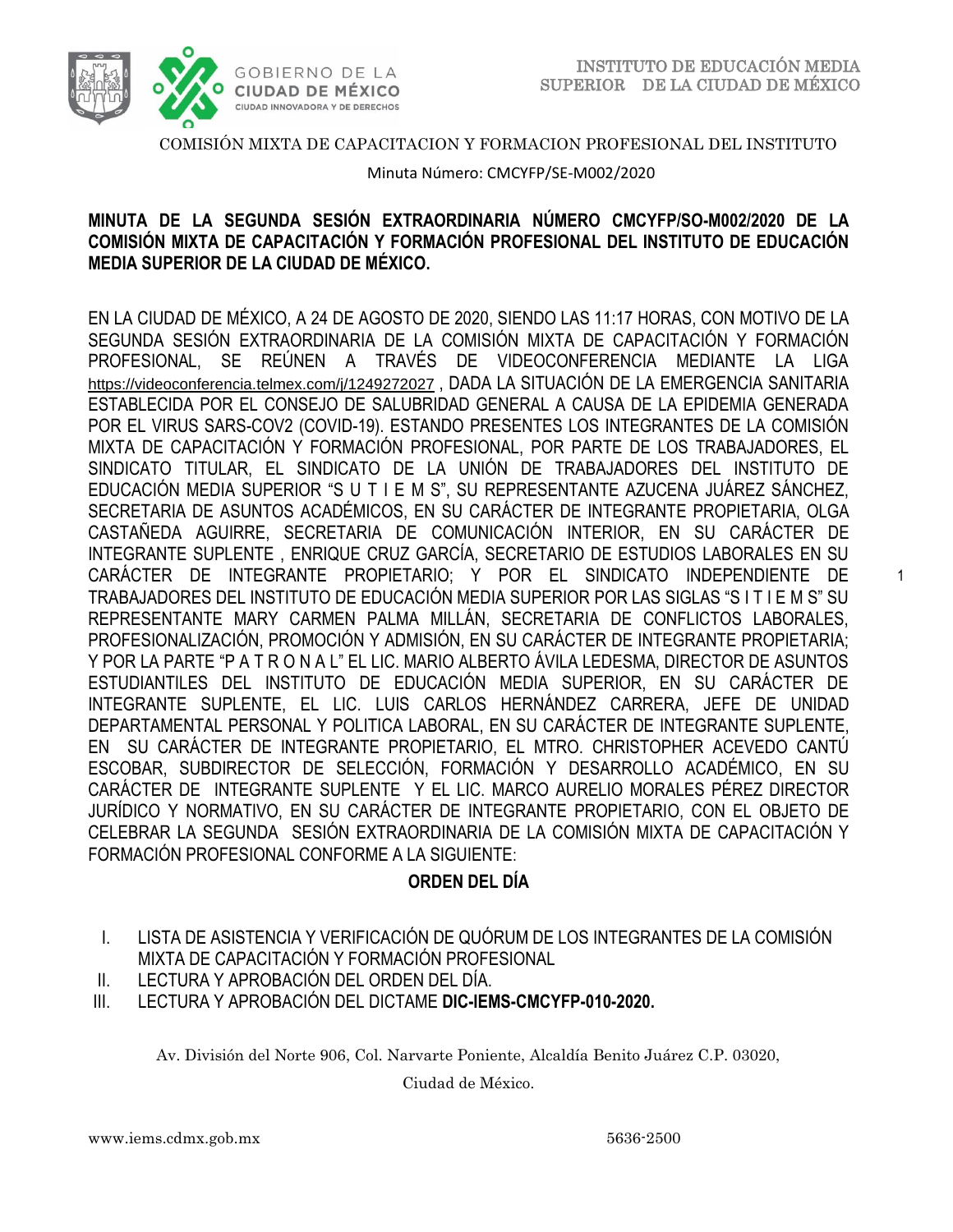

COMISIÓN MIXTA DE CAPACITACION Y FORMACION PROFESIONAL DEL INSTITUTO

Minuta Número: CMCYFP/SE-M002/2020

## IV. SE PROPONE FECHA PARA LA CELEBRACIÓN DE LA DÉCIMA SESIÓN ORDINARIA DE LA COMISIÓN MIXTA DE CAPACITACIÓN Y FORMACIÓN PROFESIONAL

### **M I N U T A**

**PRIMERO. -** DE ACUERDO CON LA LISTA DE ASISTENCIA DE LOS INTEGRANTES DE LA COMISIÓN, EXISTE QUÓRUM LEGAL VÁLIDO PARA LLEVAR A CABO LA SEGUNDA SESIÓN EXTRAORDINARIA DE LA COMISIÓN MIXTA DE CAPACITACIÓN Y FORMACIÓN PROFESIONAL.

**SEGUNDO. -** PREVIA LECTURA SE APRUEBA EL ORDEN DEL DÍA PROPUESTO POR LOS INTEGRANTES.

**TERCERO. -** LOS INTEGRANTES DE LA COMISIÓN MIXTA DE CAPACITACIÓN Y FORMACIÓN PROFESIONAL APRUEBAN EN TODAS Y CADA UNA DE SUS PARTES EL DICTAMEN **DIC-IEMS-CMCYFP-010-2020** PARA TODOS LOS EFECTOS ADMINISTRATIVOS CORRESPONDIENTES.

**CUARTO. –** SE ACUERDA FECHA PARA LA CELEBRACIÓN DE LA DECIMA SESIÓN ORDINARIA DE LA COMISIÓN MIXTA DE CAPACITACIÓN Y FORMACIÓN PROFESIONAL EL **2 DE SEPTIEMBRE DE 2020, A LAS 11:00 HRS**. SE ENVIARÁ MEDIANTE CORREO ELECTRÓNICO LA LIGA DE LA VIDEOCONFERENCIA A LOS INTEGRANTES, PREVIO A LA SESIÓN RESPECTIVA

**QUINTO**. - LOS ACUERDOS TOMADOS EN LA PRESENTE SESIÓN, SON VÁLIDOS Y SURTIRÁN SUS EFECTOS LEGALES Y JURÍDICOS EN TÉRMINOS DE LO DISPUESTO POR EL NUMERAL TERCERO. PÁRRAFO SÉPTIMO Y OCTAVO DEL "ACUERDO POR EL QUE SE AUTORIZA EL USO DE MEDIOS REMOTOS TECNOLÓGICOS DE COMUNICACIÓN COMO MEDIOS OFICIALES PARA CONTINUAR CON LAS SESIONES DE LOS ÓRGANOS COLEGIADOS EN LA DEPENDENCIA, ÓRGANOS DESCONCENTRADOS, ENTIDADES DE LA ADMINISTRACIÓN PÚBLICA Y ALCALDÍAS DE LA CIUDAD DE MÉXICO, CON MOTIVO DE LA EMERGENCIA SANITARIA POR CAUSAS DE FUERZA MAYOR DEL CONSEJO DE SALUD DE MÉXICO", PUBLICADO EN LA GACETA OFICIAL DE LA CIUDAD DE MÉXICO EL 06 DE ABRIL DE 2020.

**SEXTO.** – AGOTADOS EN SU TOTALIDAD LOS ASUNTOS DEL ORDEN DEL DÍA, LOS INTEGRANTES DE LA COMISIÓN EXPRESARON SU CONSENTIMIENTO SIN MEDIAR ALGÚN VICIO DE LA VOLUNTAD, RESPECTO DE LA MINUTA EMITIDA. LA QUE SURTIRÁ EFECTOS LEGALES A PARTIR DE SU PUBLICACIÓN EN LA PÁGINA OFICIAL DEL INSTITUTO DE CONFORMIDAD CON EL NUMERAL QUINTO

Av. División del Norte 906, Col. Narvarte Poniente, Alcaldía Benito Juárez C.P. 03020,

Ciudad de México.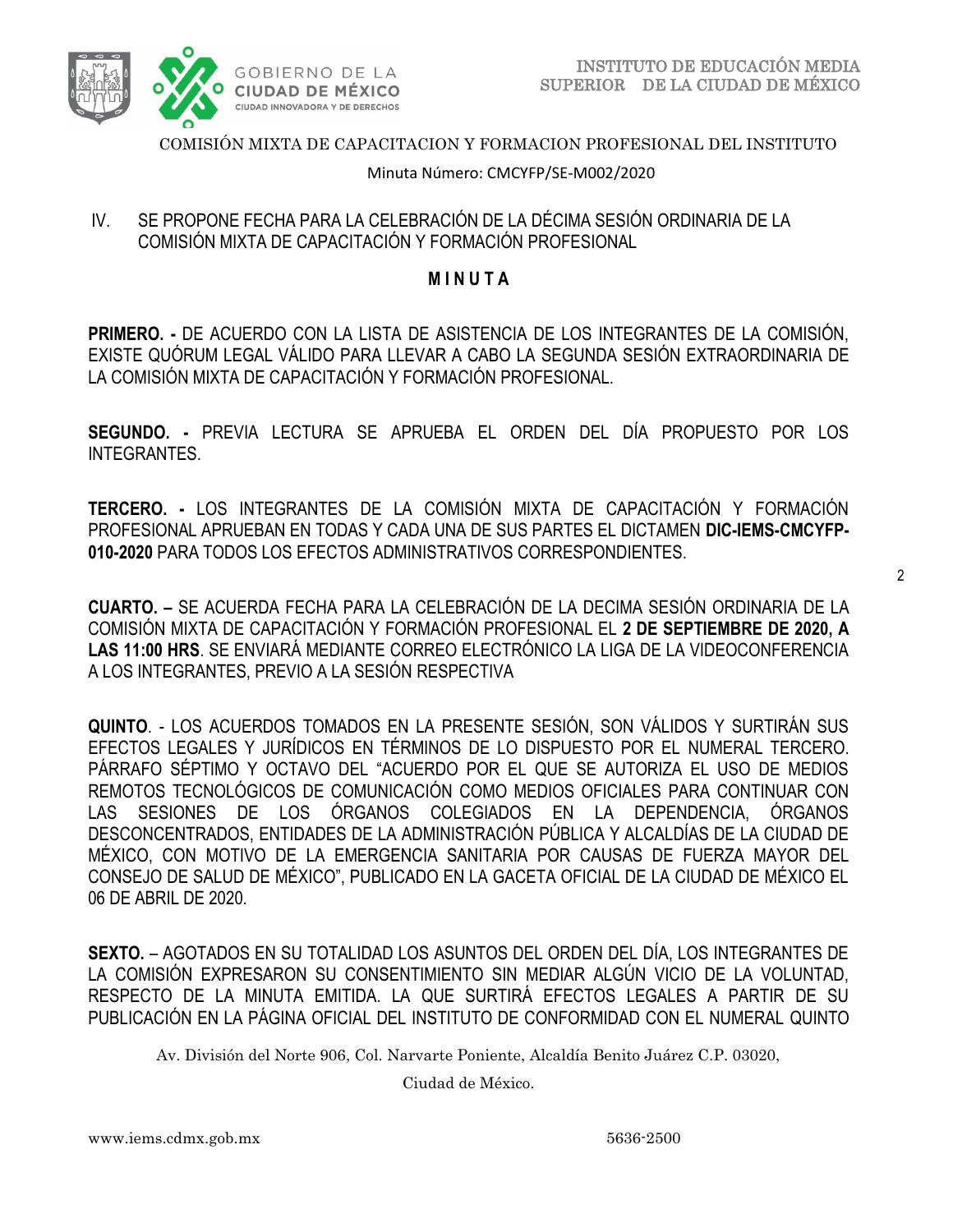

COMISIÓN MIXTA DE CAPACITACION Y FORMACION PROFESIONAL DEL INSTITUTO

Minuta Número: CMCYFP/SE-M002/2020

## DE LA PRESENTE MINUTA, Y LAS FIRMAS AUTÓGRAFAS DE LOS QUE EN EL INTERVINIERON SE ASENTARAN UNA VEZ TERMINADA LA EMERGENCIA SANITARIA.

**ESTE DOCUMENTO SE FIRMA SIENDO LAS 12:42 HORAS DEL 24 DE AGOSTO DE 2020-----------------------**

## **----------------------------------------------------------------------------------------------------------------------------------------------------**

## **FIRMAN LAS PARTES**

# **POR PARTE DE LOS TRABAJADORES DEL IEMS**

## **AZUCENA JUÁREZ SÁNCHEZ**

INTEGRANTE PROPIETARIA SECRETARIA DE ASUNTOS ACADÉMICOS DEL SINDICATO DE LA UNIÓN DE TRABAJADORES DEL INSTITUTO DE EDUCACIÓN MEDIA SUPERIOR (SUTIEMS)

#### **MARY CARMEN PALMA MILLÁN**

INTEGRANTE PROPIETARIA SECRETARIA DE CONFLICTOS LABORALES, PROFESIONALIZACIÓN, PROMOCIÓN Y ADMISIÓN DEL SINDICATO INDEPENDIENTE DE TRABAJADORES DEL INSTITUTO DE EDUCACIÓN MEDIA SUPERIOR (SITIEMS)

#### **OLGA CASTAÑEDA AGUIRRE**

INTEGRANTE SUPLENTE SECRETARIA DE COMUNICACIÓN INTERIOR DEL SINDICATO DE LA UNIÓN DE TRABAJADORES DEL INSTITUTO DE EDUCACIÓN MEDIA SUPERIOR (SUTIEMS)

## **ENRIQUE CRUZ GARCÍA**

INTEGRANTE PROPIETARIO SECRETARIO DE ESTUDIOS LABORALES DEL SINDICATO DE LA UNIÓN DE TRABAJADORES DEL INSTITUTO DE EDUCACIÓN MEDIA SUPERIOR (SUTIEMS)

Av. División del Norte 906, Col. Narvarte Poniente, Alcaldía Benito Juárez C.P. 03020, Ciudad de México.